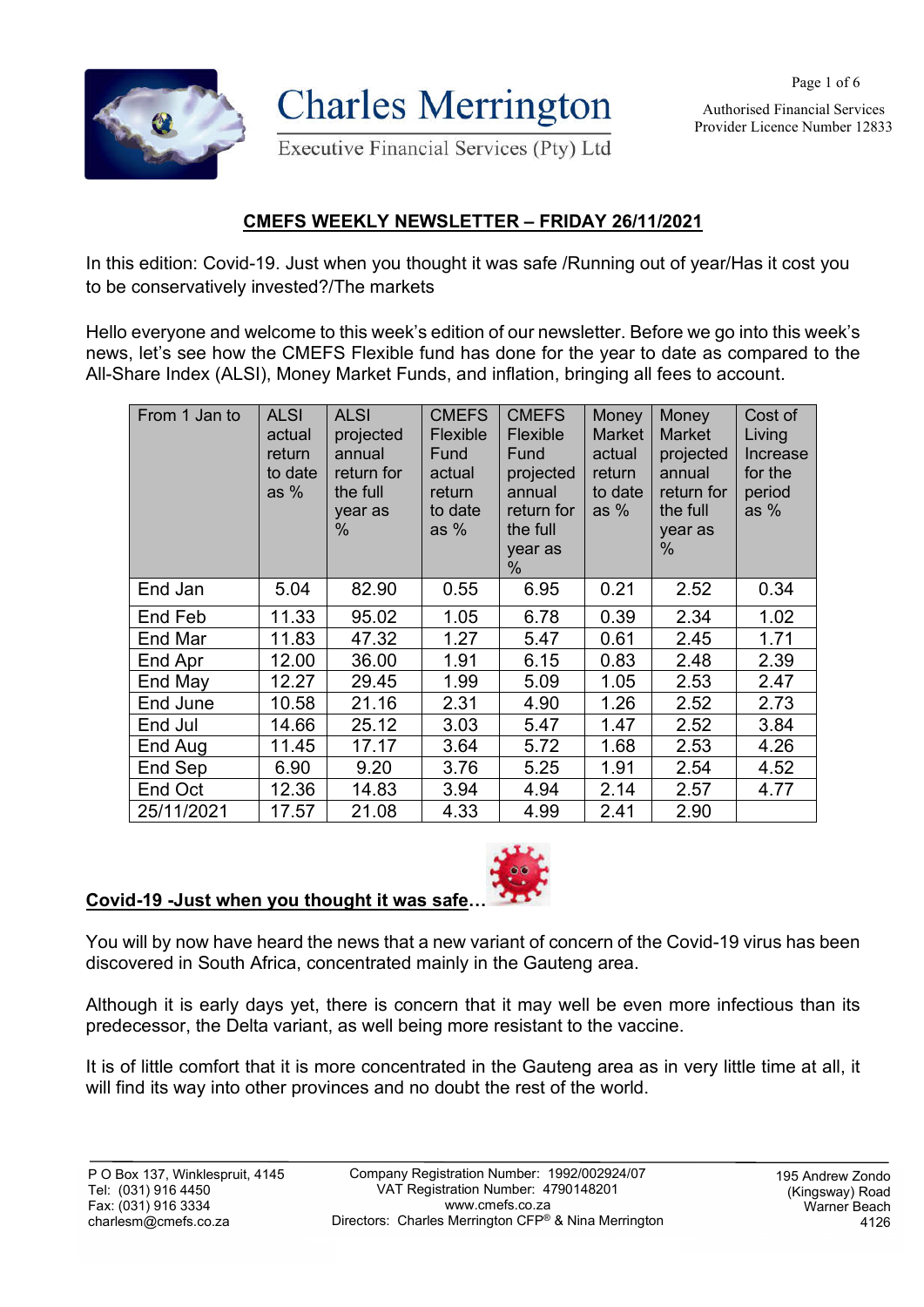The UK I hear has already banned travel between the two countries, to what effect I do not know as travel bans have proven singularly ineffective against the spread of the virus or any of its variants, but I guess as government you must be seen to be doing "something" as opposed to "nothing".

Damned if you do or damned if you don't, it seems, in so far as trying to get a handle on this virus is concerned.

This new variant considered along with the  $4<sup>th</sup>$  wave, which according to my own records is already now well under way in SA, is surely going to mean an increase in the lockdown level to goodness knows what, along with all those things that accompany it, such as curfews, alcohol and inter provincial travel bans etc. So, stock up on the booze and get where you need to be (if possible) now, as things could get a little bit tricky later.

I really hope I am wrong, as the last thing we need is a more infectious version of an already more infectious version of an existential problem we just can't seem to get a handle on.

It might even be necessary to cancel Christmas! Ugh! (or is it too much "Sherry Christmas"  $\circledcirc$ )

Watch this space.

## **Running out of year**…

I say this every year, but where on earth did this year go to?

As I write this, I have exactly 14 more workdays left to get "everything" done.

Of course, this is not going to happen even if for no other reason than "everything" encompasses so very much that even another year to do it in would not be enough.

When you run a business, it seems for every one thing you "get done", two more things pop up in its place. This is especially so in this age of ever improving technology. We no longer have to compete with each other or even with ourselves, but with machines that grow smarter and smarter by the day. Of course, no matter what, they will never be either smarter or more stupid than us amazingly impossible human beings, but somewhere in between, I guess. So don't stress too much.

However, we do need to let you know a few things as we approach the end of the year and then move into the next, the first of which is our last working day for 2021 and our first working day for 2022.

Our last working day will be the 15<sup>th</sup> December, which is a Wednesday, and our first day back at work will be the  $3<sup>rd</sup>$  January, which is a Monday.

However, such is the nature of our work that we will be available for emergencies during this 'shutdown" period.

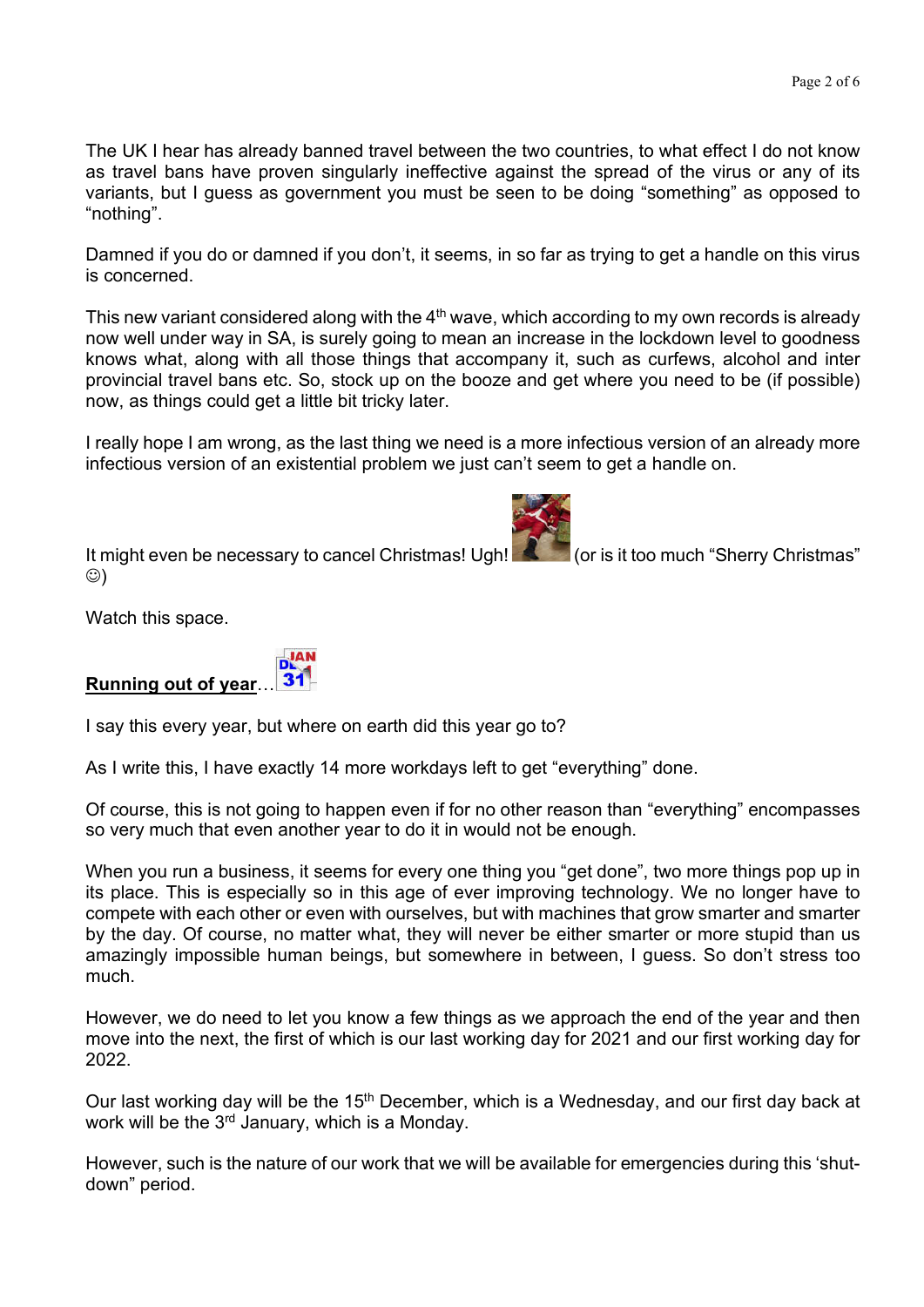We will also be posting to our website a guide to things you might need to know during this time.

This will include such things as what to do if you get that nasty letter from SARS on the day before Christmas; when you can expect to receive your pension payment if you are invested with us; who to contact if you get back to where you parked your car, and it is no longer there, and so on.

So, before calling anyone, as people do need "recharge" time and it has been another tough year for all, please check this help notice before calling anyone. Many thanks.

PS" The notice is not there yet as it is a work in progress, but it will be posted before the 15<sup>th</sup> of **December** 

## **Has it cost you to be conservatively invested?**

On an absolute basis, yes, but not so much that it is a train-smash, but on a risk adjusted basis the answer is an emphatic "NO". (See table below)

Although the table at the start of this newsletter shows some very sexy looking returns (21.08% projected by year-end, so far…) coming out of the ALSI (the all share index), if one takes a longer view than this a very different picture emerges.

For "the longer view" I like to work on 5-year time horizons.

I have compiled a spreadsheet which I update monthly showing what things would have looked like had you been invested in the CMEFS Flexible Fund for those 5 years versus being invested equally across the 4 top South African "flagship" fund management companies, being Allan Gray, Coronation, Ninety One (previously Investec) and M&G (previously Prudential).

It then goes one step further than that, in that it then looks at what your investment would have done across 3 different risk profiled funds for each of these flagship fund management companies.

These 3 different risk profiles would be very broadly classified as (1) High Risk Equity only funds (2) Medium Risk or "Balanced" Funds and finally (3) "Low" (but not "no") Risk "Stable" funds.

Finally, the returns shown need to be considered against the risk of loss out of each of the risk categories shown based on a measure of risk known as the "standard deviation" measured over the period.

Now there is a very technical and complicated definition of how the standard deviation is calculated, but for ease of understanding sake, I am going to describe it as follows:-

It is the % by which the return expected might deviate, over the period measured, from the "standard" or "average" return one might expect over that same period.

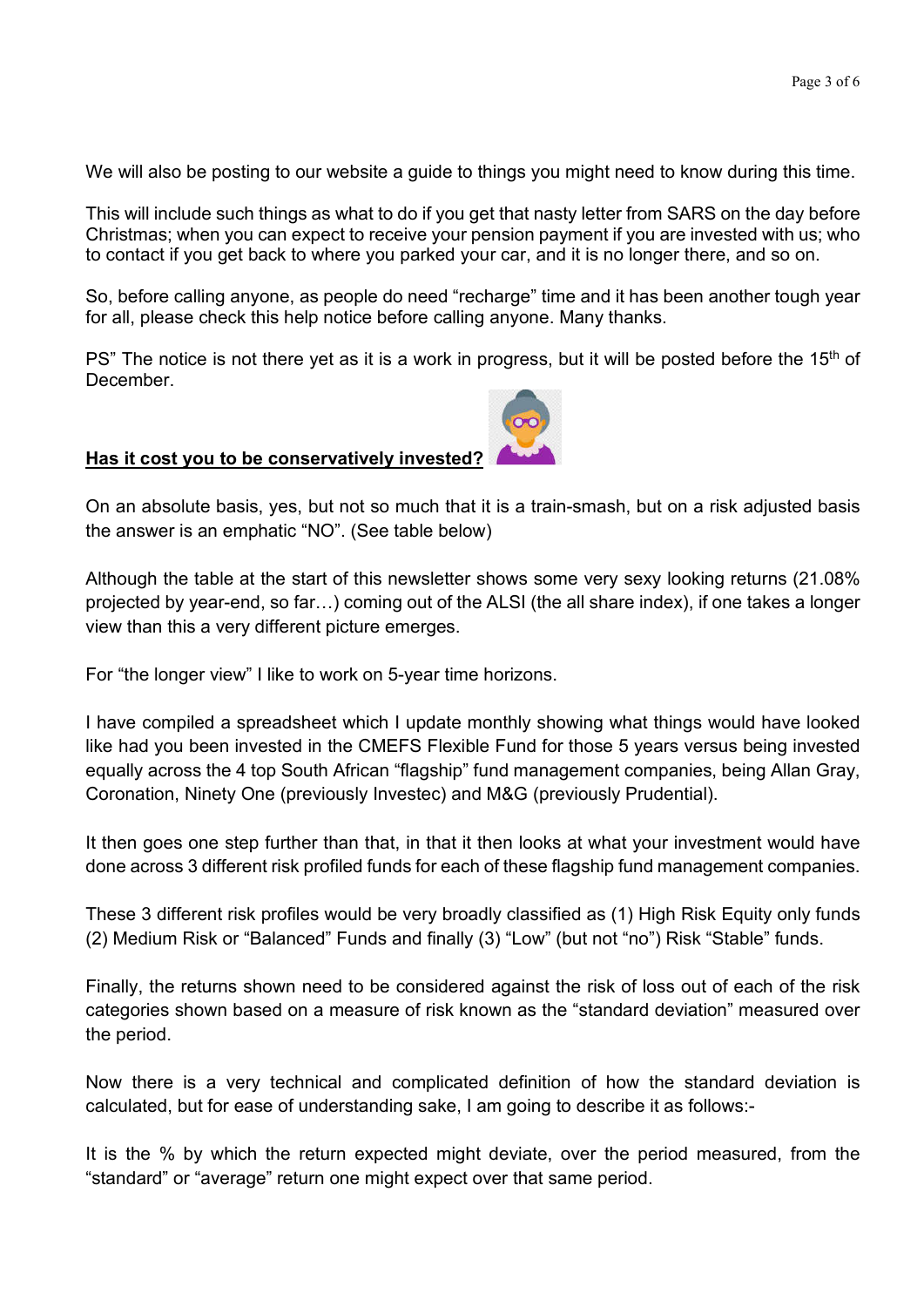So, if for example, you expected an "average' return of 12% over the period and the standard deviation was 8, then in one year you might expect a return of 12+8 = 20% and in another year  $12-8 = 4\%$ 

Of course, these deviations are based on what you might expect when the markets are operating "**normally**" (whatever that is nowadays) and would NOT apply in an abnormal situation such as when the markets crashed in 2008.

Further, if you were to be lucky/unlucky enough to buy at the bottom/top of any one cycle, then at the bottom you could add 16% onto the norm or if you bought at the top, you would subtract 16% - that is to say you would "enjoy" a negative return of -16% in that year.

So, within that context, timing is everything!

These are the actual results between the 01/11/2016 and the 31/10/2021, bringing ALL costs to account, taken from the most recent available data.

| <b>Risk Space</b>               | <b>Description</b>               | Actual return you<br>would have<br>enjoyed to date<br>after all costs | <b>Standard</b><br>deviation (The<br>higher the<br>number the<br>higher the risk of<br>loss) | Worst case<br>scenario in a<br>"normal" market<br>environment,<br>depending on<br>timing. (This<br>would be<br>subtracted from<br>the return shown<br>$-$ shown in<br>brackets below) |
|---------------------------------|----------------------------------|-----------------------------------------------------------------------|----------------------------------------------------------------------------------------------|---------------------------------------------------------------------------------------------------------------------------------------------------------------------------------------|
| High                            | <b>Equity Funds</b>              | 8.07%                                                                 | 16.17                                                                                        | $-32.34(-24.27)$                                                                                                                                                                      |
| Middle<br>of<br>the<br>road     | <b>Balanced Funds</b>            | 6.75%                                                                 | 10.47                                                                                        | $-20.93(-14.18)$                                                                                                                                                                      |
| <b>Stable Funds</b><br>Moderate |                                  | 5.68%                                                                 | 7.32                                                                                         | $-14.63(-8.95)$                                                                                                                                                                       |
| Low                             | Flexible<br><b>CMEFS</b><br>Fund | 5.10%                                                                 | 1.17                                                                                         | $-2.34 (+ 3.93)$                                                                                                                                                                      |

Now look at the next section. Scary.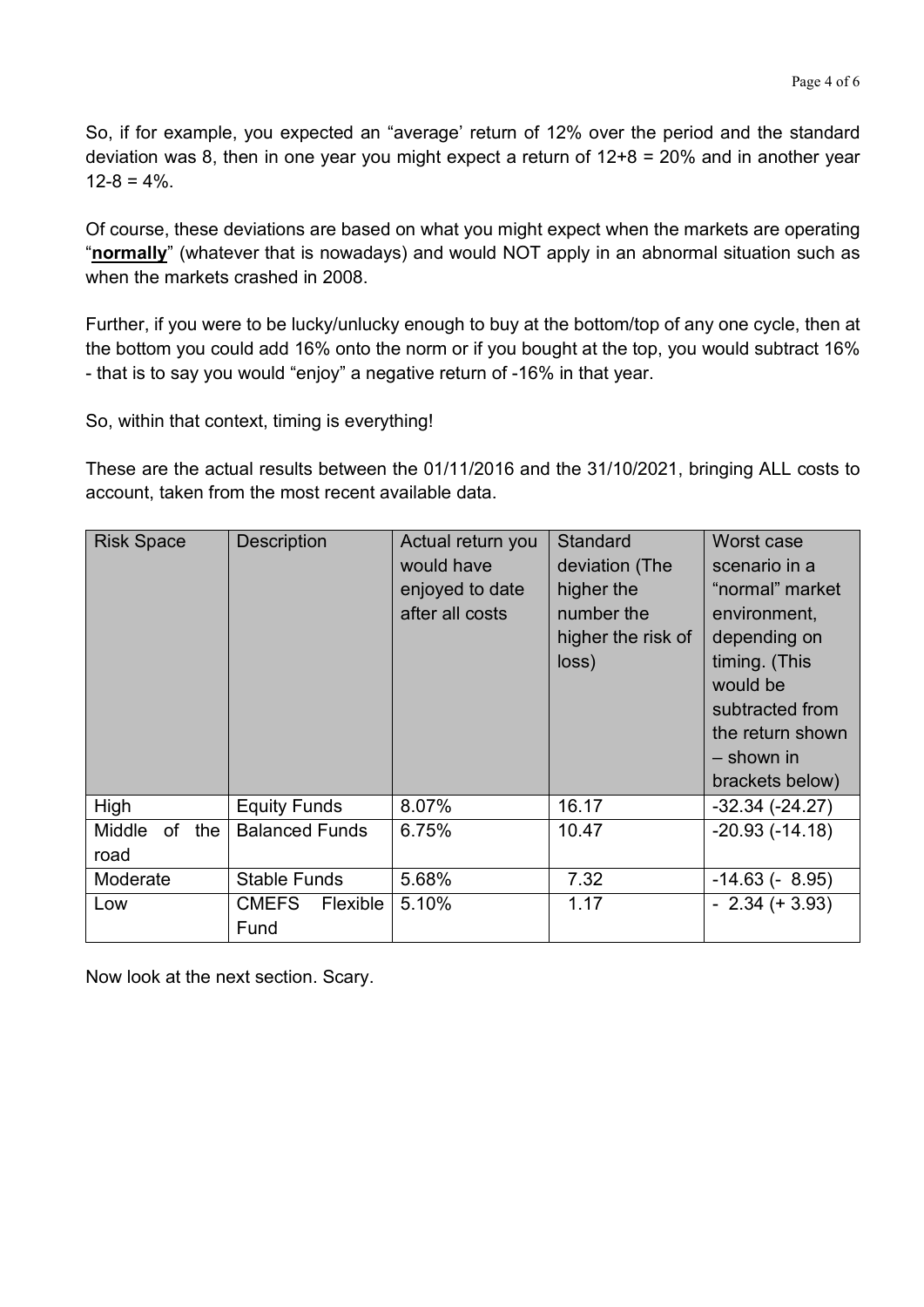

I subscribe to a number of newsletters that deal with all things financial. After a good many years in the business one is able to discern the "good from the bad" so to speak.

One such writer is John Hussman, a person I describe as a "propeller-head of note" in so far as things financial are concerned.

Now I have been following John's newsletters for the last 10 years or so I guess, and he puts one out each and every month, like clockwork.

What he has NEVER done is pen an "interim" newsletter BETWEEN month-end newsletters. NEVER.

After penning this month's (November) newsletter, I saw an "interim" one pop up in my email on or around the 22<sup>nd</sup>. And then ANOTHER "interim" one two days later, I think on the 24<sup>th</sup>.

I was so busy I did not set the time aside to read the first interim newsletter right away, but when the 2<sup>nd</sup> one arrived two days later, I somehow suddenly found the time, as this was VERY unusual behavior on John's part.

Again he, like me, will say to you over and over again that no-one can "call" the top of the market, simply because it is absolutely true. Trying to "call" it is an absolute exercise in futility. What CAN be done however, is to measure relative valuations in the market, say compare the current valuations against past valuations and determine whether the markets are expensive or cheap… certainly in a general sense anyway.

Below is probably the snip from his most recent newsletter that says it all. (Emphasis my own)

"*Well, on Friday, November 19, we hit the motherlode. Across four decades of work in the financial markets, and over a century of historical data, I've never observed as many historical indications of a market peak occurring simultaneously. Noise reduction is always a process of drawing a common signal from multiple, partially correlated sensors, even if each individual sensor might be imperfect. The reason that we follow boatloads of these syndromes is the same reason we base our gauge of market internals on thousands of securities – uniformity conveys information.*